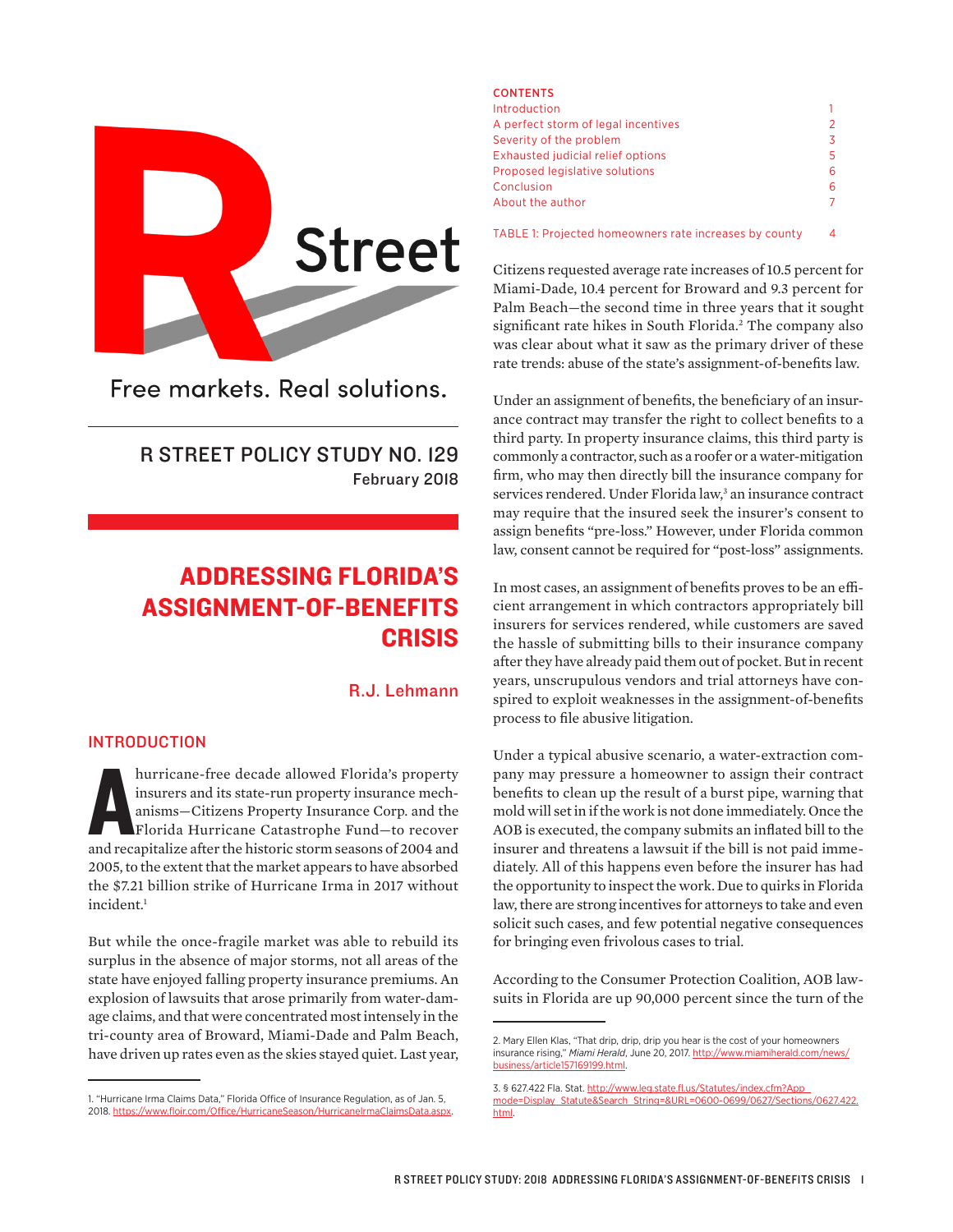21st century.4 The trend also has spread beyond South Florida and is projected to contribute to property insurance rate increases of more than 50 percent over the next five years in cities like Jacksonville and Orlando. With efforts to seek relief in the courts now thoroughly exhausted, it is incumbent upon the state Legislature to enact reforms as part of the in-progress 2018 session, something it has failed to do in each of the past five sessions.

The R Street Institute first identified AOB abuse as a worrisome trend in Florida's property insurance market in 2013.<sup>5</sup> This paper highlights the nature of the problem, summarizes findings on its severity and evaluates proposed legislation currently working its way through the Florida Legislature.

## A PERFECT STORM OF LEGAL INCENTIVES

While assignments of benefits are a standard part of insurance law in every state, Florida has become a locus of AOBrelated litigation primarily due to the confluence of three elements of state law that may be exploited by bad actors: a liberal interpretation of a primary-named insured's right to assign, a lack of statutory clarity on the circumstances under which insurers may be accused of operating in bad faith and an asymmetrical treatment of attorney's fees at trial.

As discussed later in the section on efforts to resolve the crisis through the courts, the right of Florida consumers to assign benefits was established under a century-old state Supreme Court precedent. Though the decision itself is not unusual, state courts in recent years have been reluctant to recognize virtually any contractual limit to assignees' rights to transfer post-loss benefits, with or without an insurer's consent. Assignees' rights have been upheld even for "contingent" post-loss benefits that arguably have not yet accrued to the insured.

A second concern is that the language of Florida's bad faith statute is somewhat unclear about the duties that an insured possesses before lodging a claim of bad faith. The statute spells out the prohibition on an insurer "not attempting in good faith to settle claims when, under all the circumstances, it could and should have done so, had it acted fairly and honestly toward its insured and with due regard for her or his interests." <sup>6</sup> However, it does not speak to an insured's reciprocal duty to act in good faith.

Writing in the *Florida Bar Journal* in February 2011, Gwynne A. Young and Johanna W. Clark note that this raises the potential for insureds or other claimants to create the conditions for a bad faith claim by refusing to cooperate with the settlement process.7 They note recent decisions in which insurers have been held to be acting in bad faith, for example, because one claimant refused to sign a global release settlement that was signed by another claimant:

[The statute's] one-sided provisions as to the insurer's good faith obligations is being exploited in some cases to create bad faith claims through the settlement process, even when it is clear the insurer is perfectly willing and attempting to settle the claim. Lawyers for insureds/claimants sometimes affirmatively seek to avoid — contrary to the public policy favoring settlements — in an effort to convert \$10,000 policy limits into a multi-million-dollar recovery under the policy. That plainly was not the intent behind this statute, which instead is intended to encourage settlement of insurance claims.<sup>8</sup>

But perhaps the most important driver of the uptick in AOBrelated litigation is what is commonly referred to as Florida's "one-way attorneys' fees" law. Under Florida statute,<sup>9</sup> in any suit in which "any named or omnibus insured or the named beneficiary" prevails in a judgment against an insurance company, he or she is entitled to "a reasonable sum as fees or compensation for the insured's or beneficiary's attorney prosecuting the suit in which the recovery is had." Thus, rather than take cases on a contingency-fee arrangement in which counsel agrees to be compensated with a percentage of the total award, the Florida statute allows plaintiffs' attorneys to bill hours directly to the losing insurer at theoretically unlimited rates.

In an AOB context, the statute entitles the attorneys for a water-mitigation company or other contractor assigned rights to recover benefits under the insurance contract to bill the insurer directly if a court awards any amount greater than the insurer's original settlement offer. The attorneys' fees are "one way" because insurance companies that prevail in such challenges do not have the same right to collect attorneys' fees from the plaintiff.

The combination of these three factors helped to create a litigation mill in which contractors, standing in the shoes

<sup>4.</sup> Consumer Protection Coalition "At-a-Glance," Florida Chamber of Commerce, 2016-2017. [http://www.fightfraud.today.](http://www.fightfraud.today)

<sup>5.</sup> R.J. Lehmann, "Ten reforms to fix Florida's property insurance marketplace — without raising rates," *The James Madison Institute Backgrounder* 74 (November 2013), pp. 1-14. [http://www.rstreet.org/policy-study/ten-reforms-to-fix-floridas-property](http://www.rstreet.org/policy-study/ten-reforms-to-fix-floridas-property-insurance-marketplace-without-raising-rates)[insurance-marketplace-without-raising-rates.](http://www.rstreet.org/policy-study/ten-reforms-to-fix-floridas-property-insurance-marketplace-without-raising-rates)

<sup>6. § 624.155(1)(</sup>b)(1), Fla. Stat. [http://www.leg.state.fl.us/statutes/index.cfm?App\\_](http://www.leg.state.fl.us/statutes/index.cfm?App_mode=Display_Statute&URL=0600-0699/0624/Sections/0624.155.html) [mode=Display\\_Statute&URL=0600-0699/0624/Sections/0624.155.html](http://www.leg.state.fl.us/statutes/index.cfm?App_mode=Display_Statute&URL=0600-0699/0624/Sections/0624.155.html).

<sup>7.</sup> Gwynne A. Young and Johanna W. Clark, "The Good Faith, Bad Faith, and Ugly Set-up of Insurance Claims Settlement," *The Florida Bar Journal* 85:2 (February 2011), p. 8. [https://www.floridabar.org/news/tfb-journal/?durl=%2Fdivcom%2Fjn%2Fjnjour](https://www.floridabar.org/news/tfb-journal/?durl=%2Fdivcom%2Fjn%2Fjnjournal01.nsf%2F8c9f13012b96736985256aa900624829%2Fd608f361a5b9d32a852578250050864c) [nal01.nsf%2F8c9f13012b96736985256aa900624829%2Fd608f361a5b9d32a8525782](https://www.floridabar.org/news/tfb-journal/?durl=%2Fdivcom%2Fjn%2Fjnjournal01.nsf%2F8c9f13012b96736985256aa900624829%2Fd608f361a5b9d32a852578250050864c) [50050864c](https://www.floridabar.org/news/tfb-journal/?durl=%2Fdivcom%2Fjn%2Fjnjournal01.nsf%2F8c9f13012b96736985256aa900624829%2Fd608f361a5b9d32a852578250050864c).

<sup>8.</sup> Ibid.

<sup>9. § 627.428,</sup> Fla. Stat. http://www.leg.state.fl.us/STATUTES/index.cfm?App [mode=Display\\_Statute&URL=0600-0699/0627/Sections/0627.428.html](http://www.leg.state.fl.us/STATUTES/index.cfm?App_mode=Display_Statute&URL=0600-0699/0627/Sections/0627.428.html).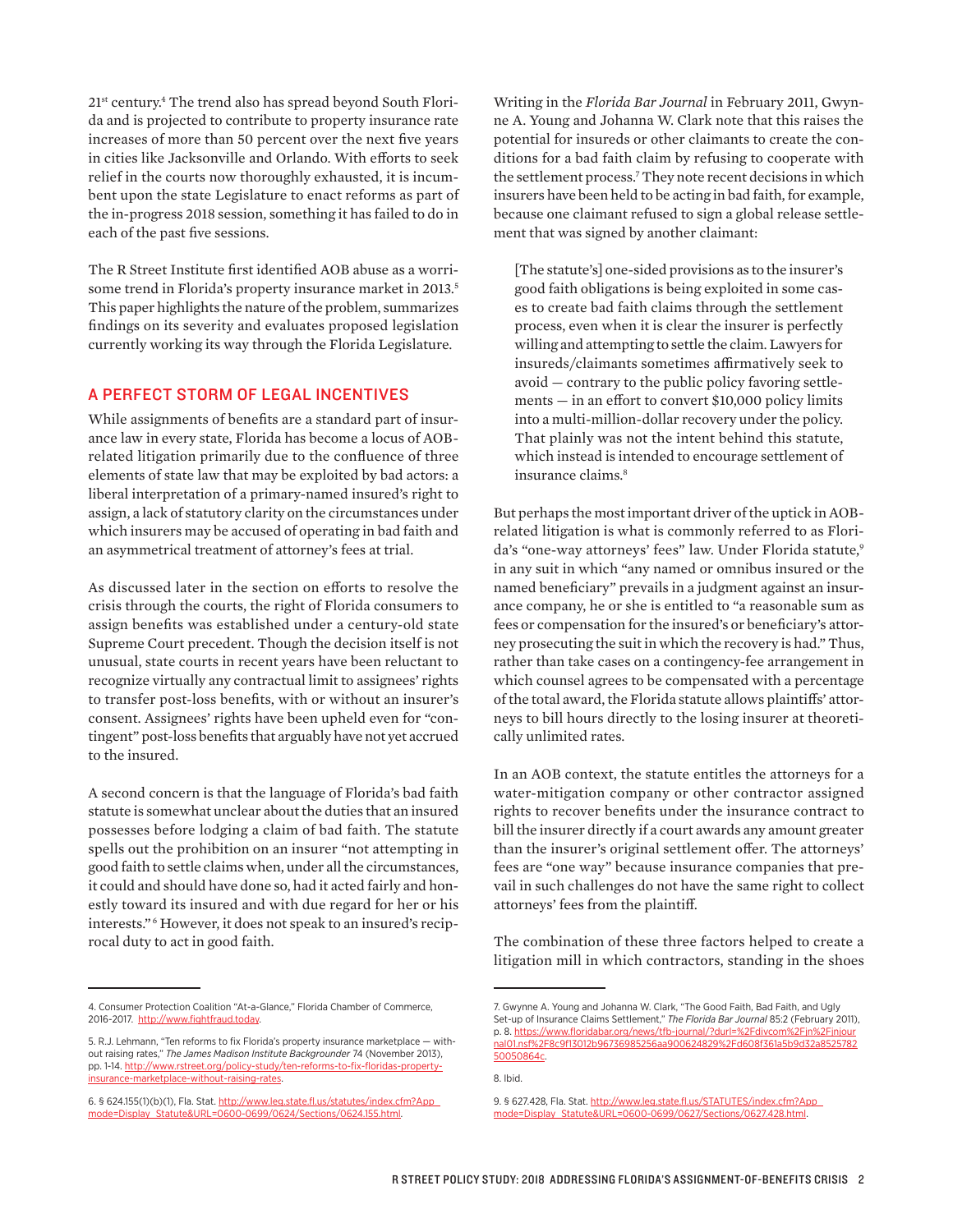of a policyholder by way of an AOB, have every incentive to submit inflated bills to insurance companies and then to work with attorneys to file suit should the insurer show any hesitation about paying. The potential rewards for bringing litigation are considerable, while the negative consequences are virtually nonexistent. It is, in effect, "heads, I win; tails, you lose."

## SEVERITY OF THE PROBLEM

Concerns about assignment-of-benefits abuse in Florida have been on the radar for some time, but it is only in recent years that they have been elevated to what reasonably could be called a crisis. According to Florida Department of Financial Services' legal-service-of-process data, the number of AOB lawsuits filed in the state grew from just 405 in 2006 to more than 28,000 in 2016.10

The state-run Citizens Property Insurance Corp. alone faced 3,280 AOB lawsuits in 2016, after seeing less than 100 combined from 2006 through 2010.11 In 2015, Citizens noted that it received water-damage claims from 1 in 8 of its Miami-Dade County policyholders that year, compared with 1 in 12 in 2012.12 The average costs of those claims also grew from less than \$9,000 to nearly \$15,000. As of July 31, 2017, Citizens was facing more than 10,000 AOB lawsuits, 93 percent of them from the South Florida counties of Broward, Miami-Dade and Palm Beach.<sup>13</sup>

In February 2016, the Florida Office of Insurance Regulation (FLOIR) issued a report that collated the results of a data call and found that water losses experienced by Florida insurers—combining the effects of increases in both frequency and severity—rose at a rate of 14.2 percent annually from 2010 through 2015.<sup>14</sup> A follow-up to that call in January 2018 found that, since 2015, the rate of increase has been 42.1 percent per year, with an 18 percent aggregate increase in the severity of water claims.<sup>15</sup>

Assignments of benefits also are being used in a growing proportion of water claims. From 2015 to 2017, the number of water claims that made use of AOBs grew from 12.8 percent to 17.0 percent. AOB claims have generally been at least 85 percent more severe than water claims without an AOB, FLOIR found.16

These trends threaten to destabilize the already-fragile Florida property insurance market, and even its housing market more generally. Acknowledging the inherent uncertainty created by the claims environment, credit rating agency Demotech completely suspended its ratings criteria for Florida-based insurers in February 2017, putting 10-15 of the 57 Florida companies it rates on notice of potential downgrades.17 Given that Fannie Mae and Freddie Mac require property collateral in mortgaged loans to be insured by companies with ratings of A or better, this raised the prospect that thousands of mortgages across the state could move into technical default.<sup>18</sup>

In response to the news, Florida insurers rated by Demotech added \$200 million in loss and loss adjustment expense reserves, as well as \$155 million in capital contributions toward policyholder surplus.<sup>19</sup> In March 2017, the rating agency announced that it had partially downgraded just one Florida insurer, while it continued to monitor three others. As future ratings action continues to loom as a potential threat, there is evidence that the AOB litigation problem, once thought confined to South Florida, is spreading statewide. According to the FLOIR, not only has the frequency of water claims risen by 44 percent since 2015, but every region of the state has experienced at least double-digit increases.20

As demonstrated in Table 1, projections by the Florida Office of Insurance Regulation show that, without reform, average homeowners insurance premiums for standard HO-3 policies written for a \$150,000 new home are projected to rise 29.5 percent over the next five years.<sup>21</sup> South Florida remains the epicenter of the AOB crisis, with average rates in Broward and Miami-Dade counties both expected to rise more than 60 percent. But Northeast Florida's Clay and Duval

<sup>10.</sup> Consumer Protection Coalition, "Assignment of Benefits Legal Service of Process Data," Florida Chamber of Commerce, 2017, p. 2. [http://www.fightfraud.today/files/](http://www.fightfraud.today/files/CFOAtwaterLSOPAOBSnapshots.pdf) [CFOAtwaterLSOPAOBSnapshots.pdf](http://www.fightfraud.today/files/CFOAtwaterLSOPAOBSnapshots.pdf).

<sup>11.</sup> Ibid., p. 4.

<sup>12.</sup> Jim Turner, "Citizens Property Insurance seeks changes for water claims," *Miami Herald*, Dec. 9, 2015. [http://www.miamiherald.com/news/business/article48890230.](http://www.miamiherald.com/news/business/article48890230.html) [html](http://www.miamiherald.com/news/business/article48890230.html).

<sup>13.</sup> Property Casualty Insurers Association of America, "Florida Insurers Identify AOB Abuse & Auto Safety as Two of the Top Priorities for 2018 Legislative Session," Press release, Jan. 8, 2018. [http://www.pciaa.net/pciwebsite/Cms/Content/](http://www.pciaa.net/pciwebsite/Cms/Content/ViewPrint?sitePageId=51251) [ViewPrint?sitePageId=51251.](http://www.pciaa.net/pciwebsite/Cms/Content/ViewPrint?sitePageId=51251)

<sup>14.</sup> Kevin M. McCarty, "Report on Review of the2015 Assignment of Benefits Data Call," Florida Office of Insurance Regulation, Feb. 8, 2016, p. 6. [https://www.floir.com/](https://www.floir.com/siteDocuments/AssignmentBenefitsDataCallReport02082016.pdf) siteDocuments/AssignmentBenefitsDataCallReport02082

<sup>15.</sup> David Altmaier, "Report of the 2017 Assignment of Benefits Data Call," Florida Office of Insurance Regulation, Jan. 8, 2018, p. 2. [https://floir.com/siteDocuments/](https://floir.com/siteDocuments/AssignmentBenefitsDataCallReport02082017.pdf) [AssignmentBenefitsDataCallReport02082017.pdf.](https://floir.com/siteDocuments/AssignmentBenefitsDataCallReport02082017.pdf)

<sup>16.</sup> Ibid, p. 3.

<sup>17.</sup> Amy O'Connor, "Demotech Suspends Florida Insurer Rating Criteria; Says Downgrades Coming," *Insurance Journal*, Feb. 7, 2017. [https://www.insurancejournal.com/](https://www.insurancejournal.com/news/southeast/2017/02/07/441177.htm) [news/southeast/2017/02/07/441177.htm](https://www.insurancejournal.com/news/southeast/2017/02/07/441177.htm).

<sup>18.</sup> Mary Ellen Klass, "Thousands of Florida mortgages could be at risk because of insurance abuse," *Miami Herald*, Feb. 14, 2017. [http://www.miamiherald.com/news/](http://www.miamiherald.com/news/business/article132728639.html) [business/article132728639.html](http://www.miamiherald.com/news/business/article132728639.html).

<sup>19.</sup> Amy O'Connor, "Florida Property Insurers Largely Avoid Downgrades, For Now: Demotech," *Insurance Journal*, March 17, 2017. [https://www.insurancejournal.com/](https://www.insurancejournal.com/news/southeast/2017/03/17/444778.htm) [news/southeast/2017/03/17/444778.htm](https://www.insurancejournal.com/news/southeast/2017/03/17/444778.htm).

<sup>20.</sup> Altmaier, p. 5.

<sup>21. &</sup>quot;5-Year Rate Projections for Homeowners (HO-3) Insurance by Florida County and Risk Type," Florida Office of Insurance Regulation, January 2018. https://www.floir [com/siteDocuments/RateProjectionsbyCounty.pdf](https://www.floir.com/siteDocuments/RateProjectionsbyCounty.pdf).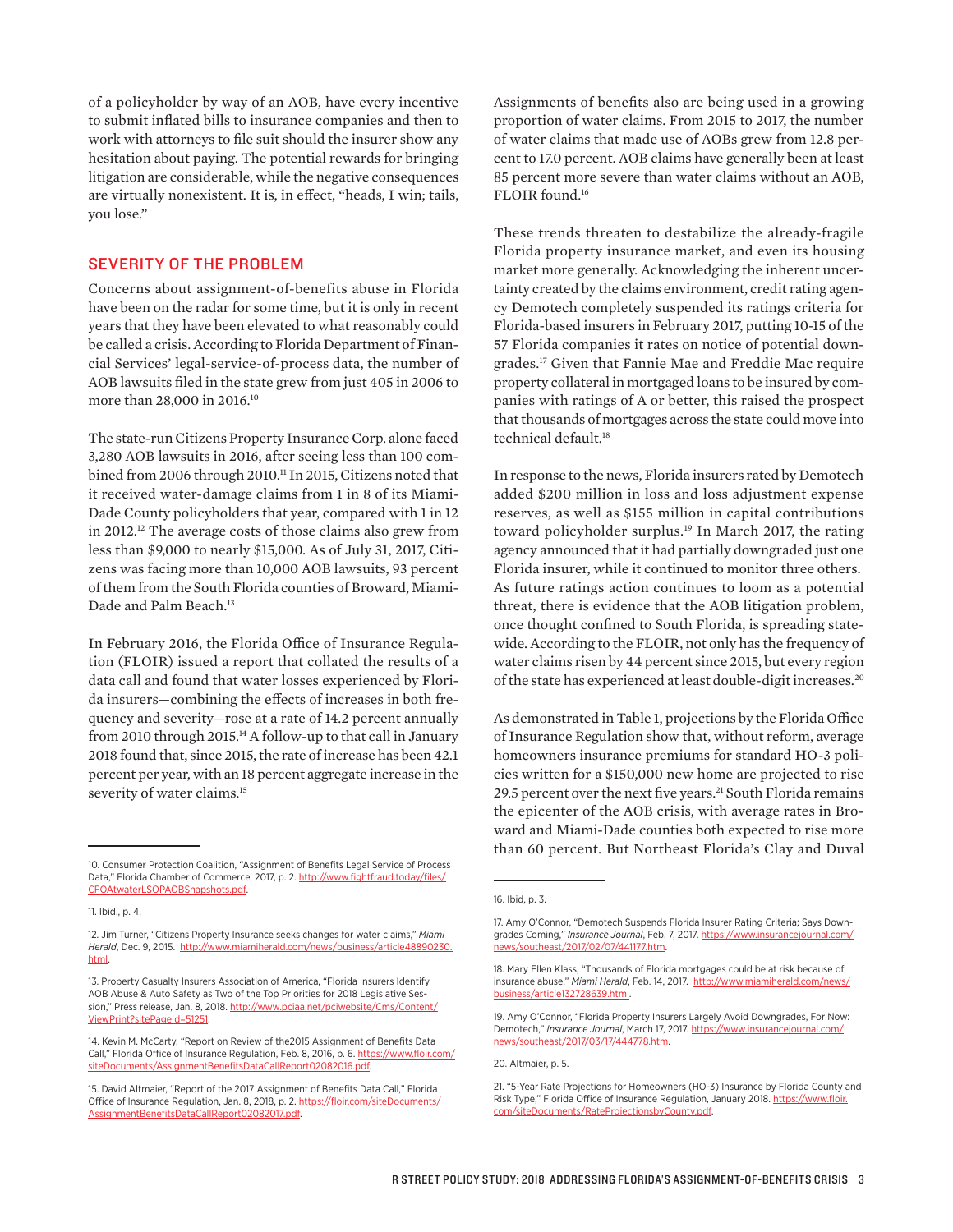counties also both project to see rate hikes of more than 50 percent, as do Central Florida's Orange and Seminole counties. In the Orlando suburbs of Osceola County, rates are projected to rise more than 60 percent.

#### TABLE 1: PROJECTED HOMEOWNERS RATE INCREASES BY **COUNTY**

| County          | $2017($ \$)         | $2022($ \$) | Projected<br>Increase (%) |  |  |  |
|-----------------|---------------------|-------------|---------------------------|--|--|--|
| Central         |                     |             |                           |  |  |  |
| Hardee          | 1,050.12            | 1,411.93    | 34.5                      |  |  |  |
| Lake            | 906.19              | 1,224.19    | 35.1                      |  |  |  |
| Marion          | 916.62              | 1,164.29    | 27.0                      |  |  |  |
| Orange          | 981.60              | 1,524.20    | 55.3                      |  |  |  |
| Osceola         | 986.35              | 1,588.53    | 61.1                      |  |  |  |
| Polk            | 1,164.02            | 1,478.54    | 27.0                      |  |  |  |
| Seminole        | 952.97              | 1,493.36    | 56.7                      |  |  |  |
| Sumter          | 864.34              | 1,140.41    | 31.9                      |  |  |  |
|                 | <b>Central East</b> |             |                           |  |  |  |
| Brevard         | 1,427.25            | 1,883.10    | 31.9                      |  |  |  |
| Indian River    | 1,827.97            | 2,612.11    | 42.9                      |  |  |  |
| Okeechobee      | 1,277.01            | 1,653.24    | 29.5                      |  |  |  |
| St. Lucie       | 1,939.28            | 2,797.06    | 44.2                      |  |  |  |
| Volusia         | 1,104.23            | 1,534.32    | 38.9                      |  |  |  |
| Central West    |                     |             |                           |  |  |  |
| Citrus          | 1,263.33            | 1,714.67    | 35.7                      |  |  |  |
| DeSoto          | 1,095.75            | 1,405.17    | 28.2                      |  |  |  |
| Hernando        | 2,274.71            | 2,240.81    | $-1.5$                    |  |  |  |
| Hillsborough    | 1,532.12            | 1,846.20    | 20.5                      |  |  |  |
| Manatee         | 1,335.01            | 1,361.92    | 2.0                       |  |  |  |
| Pasco           | 1,890.97            | 2,067.40    | 9.3                       |  |  |  |
| Pinellas        | 1,524.32            | 1,733.06    | 13.7                      |  |  |  |
| Sarasota        | 1,370.02            | 1,497.84    | 9.3                       |  |  |  |
| North Central   |                     |             |                           |  |  |  |
| Alachua         | 810.23              | 1,063.97    | 31.3                      |  |  |  |
| <b>Bradford</b> | 817.28              | 1,063.12    | 30.1                      |  |  |  |
| Columbia        | 880.29              | 1,166.96    | 32.6                      |  |  |  |
| Dixie           | 930.20              | 1,215.72    | 30.7                      |  |  |  |
| Gadsden         | 884.02              | 1,155.38    | 30.7                      |  |  |  |
| Gilchrist       | 880.44              | 1,150.70    | 30.7                      |  |  |  |
| Hamilton        | 854.63              | 1,059.94    | 24.0                      |  |  |  |
| Jefferson       | 893.59              | 1,102.96    | 23.4                      |  |  |  |
| Lafayette       | 922.05              | 1,127.23    | 22.3                      |  |  |  |
| Leon            | 735.85              | 1,012.91    | 37.7                      |  |  |  |

| Levy             | 970.99   | 1,311.71  | 35.1 |  |  |
|------------------|----------|-----------|------|--|--|
| Madison          | 865.12   | 1,130.68  | 30.7 |  |  |
| Suwannee         | 896.77   | 1,172.06  | 30.7 |  |  |
| Taylor           | 901.31   | 1,270.06  | 40.9 |  |  |
| Union            | 857.13   | 1,047.84  | 22.2 |  |  |
| Wakulla          | 1,055.03 | 1,507.60  | 42.9 |  |  |
|                  |          | Northeast |      |  |  |
| Baker            | 873.81   | 1,158.36  | 32.6 |  |  |
| Clay             | 703.63   | 1,082.63  | 53.9 |  |  |
| Duval            | 778.30   | 1,170.30  | 50.4 |  |  |
| Flagler          | 900.48   | 1,210.75  | 34.5 |  |  |
| Nassau           | 829.05   | 1,093.86  | 31.9 |  |  |
| Putnam           | 730.91   | 992.03    | 35.7 |  |  |
| St. Johns        | 826.31   | 1,180.76  | 42.9 |  |  |
| Northwest        |          |           |      |  |  |
| Bay              | 1,306.23 | 1,723.45  | 31.9 |  |  |
| Calhoun          | 966.81   | 1,210.61  | 25.2 |  |  |
| Escambia         | 1,489.17 | 1,900.58  | 27.6 |  |  |
| Franklin         | 1,453.29 | 1,701.17  | 17.1 |  |  |
| Gulf             | 1,261.12 | 1,617.24  | 28.2 |  |  |
| Holmes           | 930.11   | 1,256.47  | 35.1 |  |  |
| Jackson          | 892.48   | 1,177.54  | 31.9 |  |  |
| Liberty          | 960.99   | 1,250.03  | 30.1 |  |  |
| Okaloosa         | 1,422.30 | 1,738.77  | 22.3 |  |  |
| Santa Rosa       | 1,463.94 | 1,656.30  | 13.1 |  |  |
| Walton           | 1,282.35 | 1,652.28  | 28.8 |  |  |
| Washington       | 947.43   | 1,238.25  | 30.7 |  |  |
| Southeast        |          |           |      |  |  |
| Broward          | 2,182.58 | 3,531.08  | 61.8 |  |  |
| Martin           | 2,147.10 | 2,997.36  | 39.6 |  |  |
| Miami-Dade       | 2,732.95 | 4,441.60  | 62.5 |  |  |
| Monroe           | 2,796.54 | 3,849.52  | 37.7 |  |  |
| Palm Beach       | 2,280.44 | 3,139.08  | 37.7 |  |  |
| Southwest        |          |           |      |  |  |
| Charlotte        | 1,492.70 | 1,640.01  | 9.9  |  |  |
| Collier          | 1,845.46 | 1,997.90  | 8.3  |  |  |
| Glades           | 1,299.01 | 1,689.71  | 30.1 |  |  |
| Hendry           | 1,289.50 | 1,466.08  | 13.7 |  |  |
| Lee              | 1,584.95 | 1,707.44  | 7.7  |  |  |
| <b>Statewide</b> | 1,232.08 | 1,595.07  | 29.5 |  |  |

NOTE: Premium figures assume an HO-3 policy for a new home valued at \$150,000.

SOURCE: R Street analysis of Florida Office of Insurance Regulation data.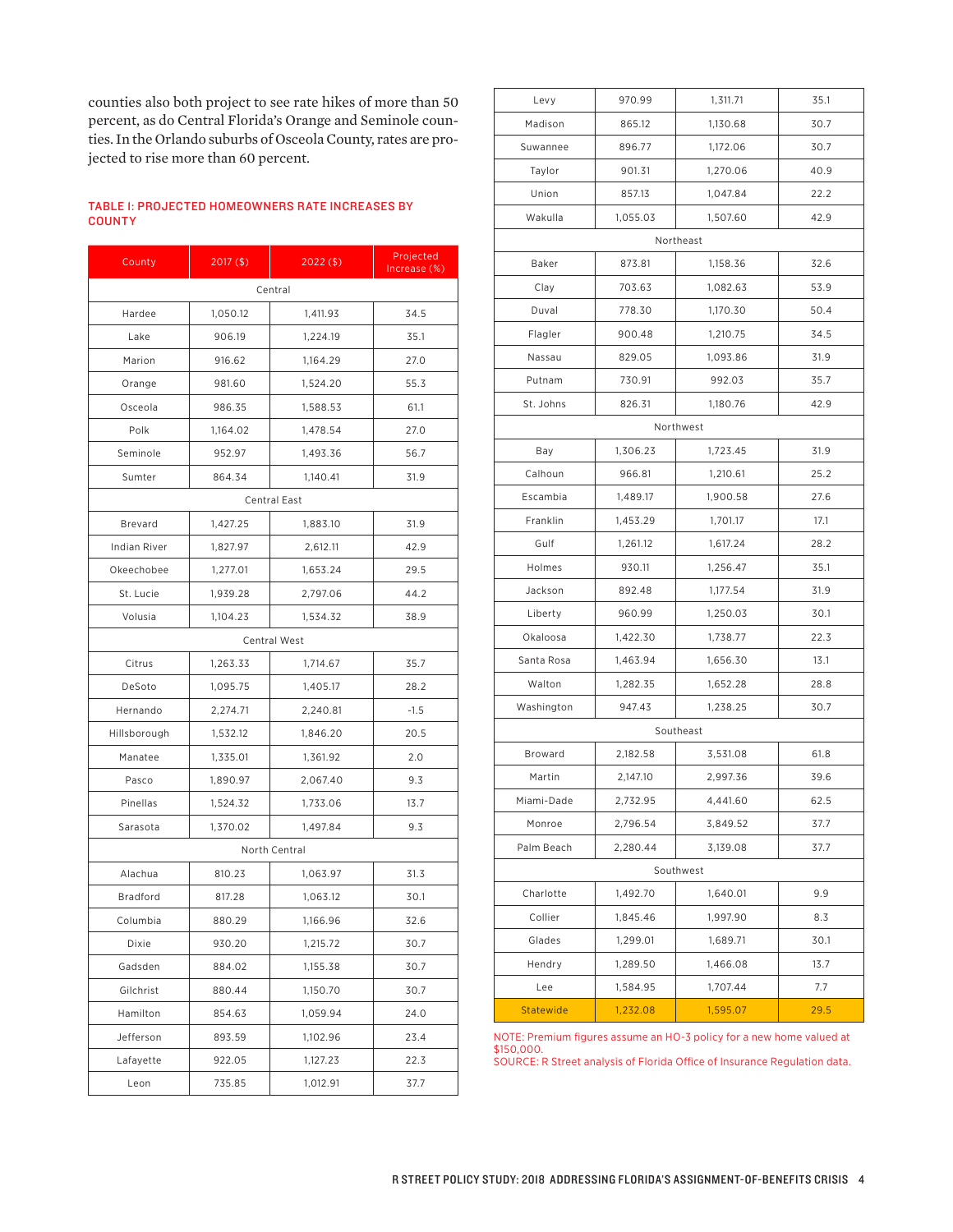## EXHAUSTED JUDICIAL RELIEF OPTIONS

The right of Florida consumers to assign the benefits they are due under an insurance contract was definitively established in a century-old precedent. In the 1917 case of *West Florida Grocery Co. v. Teutonia Fire Insurance Co.*, the Florida Supreme Court declared that "it is a well-settled rule that [anti-assignment provisions do] not apply to an assignment after loss."22

But as attorneys David J. Salmon and Andrew A. Labbe note in a February 2015 piece, the analysis does not end there.<sup>23</sup> For an assignment of some right to be valid, the right must be "present" in the party assigning that right and it must transfer a "complete" interest in the thing assigned. Where a property stands as collateral for a mortgaged loan, a homeowner may lack full assignment rights, as the mortgagee also holds interest in the insurance proceeds. Moreover, an insured does not accrue rights to insurance proceeds until he or she complies with his or her post-loss duties, such as undergoing a loss adjustment. As Salmon and Labbe argue:

In the context of homeowner's insurance, virtually every policy includes post-loss duties of the insured, post-loss rights of the insurer, and conditions precedent to the accrual of a right to receive benefits. Pursuant to the holding in *West Florida Grocery*, until post-loss duties are complied with, there is a coverage determination, and a right to payment accrues, there is nothing for the insured to assign and an AOB is invalid as a matter of law. The assignment is not a 'present' transfer, because the right to payment has not accrued, nor is it 'complete,' as both the insured and mortgagee maintain an interest in the claim and policy. Moreover, as in *West Florida Grocery*, benefits under these policies are contingent and may never accrue.<sup>24</sup>

Several Florida insurers have picked up this thread in seeking to challenge assignments, particularly "partial" ones in which insureds seek to assign their post-loss rights to multiple service providers, creating a situation in which multiple AOB-related lawsuits can arise from a single policy or even a single claim. Insurers argue that all persons entitled to various parts of a debt owed must be joined in an equitable proceeding. However, such challenges have met with little success in the courts, which underscores the need for a legislative solution.

In 2015, Florida's 5th Circuit Court of Appeal upheld the rights of an assignee to enforce a policy's provisions as a third-party beneficiary.25 Just a month after that decision, the 4th District Court of Appeal handed down opinions in a trio of cases that left no question about the right of a contractor who receives a post-loss assignment to enforce the policy.<sup>26</sup> The 4th District also declined to rule on whether a partial assignment is valid, as did the 2nd District in a 2016 case.<sup>27</sup>

The most significant recent challenge involved an attempt by Security First Insurance Co. to add endorsements to its homeowners, renters, condo and dwelling fire policies restricting policyholders' rights to assign post-loss benefits without the consent of all insureds, additional insureds and mortgagees named in the policy. The Florida Office of Insurance Regulation rejected the proposed forms as violating Florida's AOB law. Security First challenged that decision, first in an unsuccessful plea for administrative review and ultimately to the 5th District Court of Appeal.

Although it conceded that the Florida law did not allow for an endorsement that would require an insurer's consent to assign benefits, Security First argued that Florida case law did not preclude requiring the consent of all insureds. Indeed, the company argued, such an assignment would both violate lenders' contractual rights and force an insurer to violate its own duty to act in good faith for all insureds.

In a December 2017 decision, a three-judge panel of the 5th District rejected Security First's argument, finding that while many Florida cases that rejected restrictions on an insured's AOB rights involved insurer consent, not all did.<sup>28</sup> Moreover, the decision noted that Florida courts repeatedly have deferred determining whether such restrictions are permissible in the absence of explicit statutory guidance: "We agree that the asserted public policy concerns are best addressed by the Legislature," Associate Judge George Paul wrote for the panel.<sup>29</sup>

<sup>22.</sup> *West Florida Grocery Co. v. Teutonia Fire Insurance Co*., 77 So. 209, 210-11 (Fla. 1917). [https://www.westlaw.com/Link/Document/FullText?cite=72FL220&VR=3.0&R](https://www.westlaw.com/Link/Document/FullText?cite=72FL220&VR=3.0&RS=da3.0) [S=da3.0](https://www.westlaw.com/Link/Document/FullText?cite=72FL220&VR=3.0&RS=da3.0).

<sup>23.</sup> David J. Salmon and Andrew A. Labbe, "AOB's Have Been Valid Since 1917 And If You Like Your Health-Care Plan, You Can Keep It," Groelle & Salmon, Feb. 13, 2015. <http://www.gspalaw.com/aobs-valid-since-1917-like-health-care-plan-can-keep>.

<sup>25.</sup> *Accident Cleaners, Inc. v. Universal Ins. Co*., 2015 WL. 1609973, \*2 (Fla. 5th DCA Apr. 10, 2015). [http://caselaw.findlaw.com/fl-district-court-of-appeal/1697397.html.](http://caselaw.findlaw.com/fl-district-court-of-appeal/1697397.html)

<sup>26.</sup> *One Call Prop. Servs. Inc. v. Sec. First Ins. Co*., 165 So. 3d 749, 755 (Fla. 4th DCA 2015). [http://caselaw.findlaw.com/fl-district-court-of-appeal/1703598.html;](http://caselaw.findlaw.com/fl-district-court-of-appeal/1703598.html) ASAP Rest. & Const., Inc. v. Tower Hill Signature Ins. Co., 2015 WL 2393302 (Fla. 4th DCA May 20, 2015); and Emergency Services 24, Inc. v. United Property & Cas. Ins. Co., 2015 WL 2393357 (Fla. 4th DCA May 20, 2015). [http://caselaw.findlaw.com/fl-district](http://caselaw.findlaw.com/fl-district-court-of-appeal/1701470.html)[court-of-appeal/1701470.html](http://caselaw.findlaw.com/fl-district-court-of-appeal/1701470.html).

<sup>27.</sup> *Start to Finish Restoration, LLC v. Homeowners Choice Prop. & Cas. Ins. Co.*, 192 So. 3d 1275, 1276 n.1 (Fla. 2d DCA 2016). [https://law.justia.com/cases/florida/second](https://law.justia.com/cases/florida/second-district-court-of-appeal/2016/2d15-2206.html)[district-court-of-appeal/2016/2d15-2206.html.](https://law.justia.com/cases/florida/second-district-court-of-appeal/2016/2d15-2206.html)

<sup>28.</sup> *Security First Insurance Co. v. Florida Office of Insurance Regulation*, 5D16-3425 (Fla. 5th DCA Dec. 1, 2017). [https://www.insurancejournal.com/app/uploads/2018/01/](https://www.insurancejournal.com/app/uploads/2018/01/Security-First-Insurance-Co.-v.-Florida-Office-of-Insurance-Regulation.pdf) [Security-First-Insurance-Co.-v.-Florida-Office-of-Insurance-Regulation.pdf.](https://www.insurancejournal.com/app/uploads/2018/01/Security-First-Insurance-Co.-v.-Florida-Office-of-Insurance-Regulation.pdf)

<sup>29.</sup> Ibid., p. 8.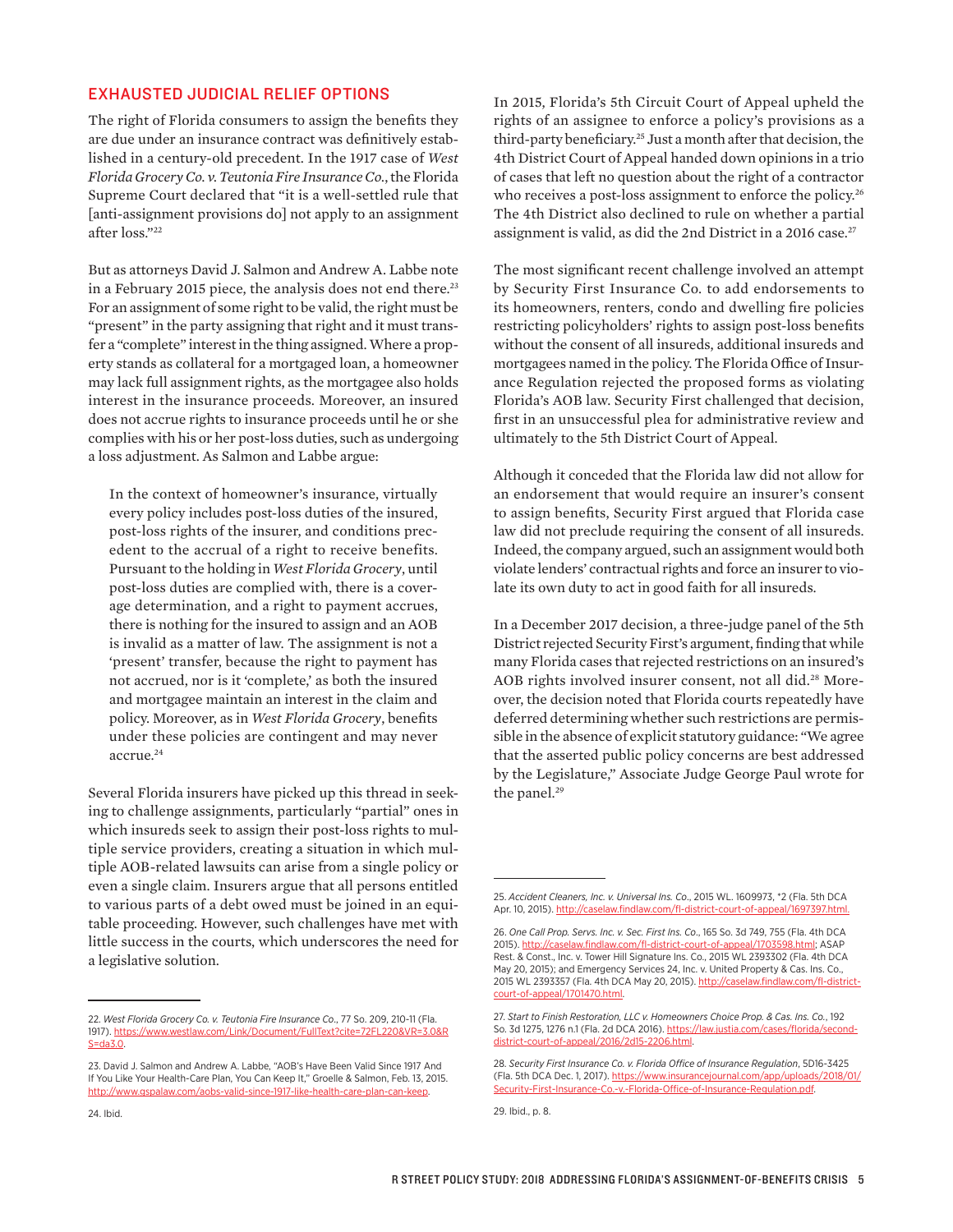## PROPOSED LEGISLATIVE SOLUTIONS

Having failed to enact AOB reforms in 2013, 2014, 2015, 2016 and 2017,<sup>30</sup> the Legislature currently is weighing four primary pieces of legislation that are intended to address the problem of AOB abuse. This year's regular session convened Jan. 9 (also the deadline for filing bills), and will recess March 9.31

- **• House Bill 7015** Sponsored by state Rep. Jay Trumbull (R-Panama City), this bill would establish a formula for the award of attorneys' fees in insurance coverage disputes that is based on the disparity between the judgment and the pre-litigation settlement offer.32 In some cases, fees could be awarded to the insurer or to neither party. An insurer would have to be presented with an assignment of benefits agreement within three days and policyholders would have seven days to rescind an AOB. Assignment agreements would have to include a written, itemized list of the work to be performed and assignees would have to show they are licensed to perform that work. Assignees also would have to file notice of an intent to initiate litigation and submit that to both the policyholder and the insurer. As this report went to press, the measure had passed the full Florida House of Representatives Jan. 12 by an 82-20 margin.
- **• Senate Bill 1168** Sponsored by state Sen. Greg Steube (R-Lakewood Ranch), this bill would stipulate the conditions under which agreements to assign post-loss benefits on a residential property insurance policy are valid.33 It requires that contractors provide a written scope of the work to be performed and grants consumers seven days to rescind an assignment. It otherwise bars personal lines insurers from restricting the assignment of post-loss benefits. The bill also would bar property insurers from including attorneys' fees and costs in their rate filings. It does not address the state's one-way attorney fee statute. As this report went to press, the measure cleared the Senate Banking and Insurance Committee Jan. 23 by a 7-3 margin.
- **• Senate Bill 62** Sponsored by state Sen. Dorothy Hukill (R-Port Orange), this measure is identical to her previous Senate Bill 1038, which was backed by the insurance industry in the 2017 legislative ses-

sion.34 The bill would require that assignments of benefits be in writing and be executed by all insureds. Insurers must be presented with a copy of the agreement within three days of its execution and insureds would have seven days to rescind an assignment. Essentially, the measure would also repeal the state's "one-way attorneys' fee" for counsel representing assignees, while retaining it for the original insureds. As this report went to press, the measure was introduced Jan. 9 but had not yet been the subject of a hearing.

**• Senate Bill 256 –** Sponsored by Sen. Gary Farmer Jr. (D-Lighthouse Point), this bill mirrors many of the provisions included in S.B. 1168.35 It would require assignees to submit a written estimate of work to be performed and to prove that they are licensed to do that work. Insureds would have seven days to rescind an assignment of benefits unilaterally. Insurers would have ten days to provide settlement offers to assignees. Insurers also would be prohibited from including attorneys' fees in their rate filings. In addition, the bill would bar insurers from even suggesting the names of appropriate contractors to insureds for policies that provide replacement coverage. As this report went to press, the measure was introduced Jan. 9 but had not yet been the subject of a hearing.

In addition to these pieces of legislation that look to address assignments of benefits in the context of property insurance, the Legislature also is considering Senate Bill 396, which like S.B. 62, is sponsored by state Sen. Dorothy Hukill.<sup>36</sup> The measure would provide that, in assignments of benefits stemming from personal auto insurance policies that provide comprehensive coverage, an insurer may require inspections of damaged windshields to be conducted by specified adjusters and within a set time frame. The measure was cleared Jan. 16 in an 11-0 vote by the Senate Banking and Insurance Committee.

### **CONCLUSION**

As neither S.B. 62 nor S.B. 256 were the subject of pre-session hearings, neither is considered likely to advance in the 2018 session.

S.B. 62 is bottled up in the Senate Banking and Insurance Committee, where Chairwoman Anitere Flores (R-Miami) has already made clear that she will not bring the measure

<sup>30.</sup> Ron Hurtibise, "Lawmakers to take another stab at ending claims abuses blamed for rate hikes," *Sun-Sentinel*, Jan. 7, 2018. [http://www.sun-sentinel.com/business/fl](http://www.sun-sentinel.com/business/fl-bz-insurance-bills-before-legislature-20180105-story.html)[bz-insurance-bills-before-legislature-20180105-story.html](http://www.sun-sentinel.com/business/fl-bz-insurance-bills-before-legislature-20180105-story.html).

<sup>31. &</sup>quot;2018 Session Dates," Florida Senate, July 26, 2017. [https://www.flsenate.gov/Ses](https://www.flsenate.gov/Session/Calendar/2018/Session_Dates_2017-07-26_102214.PDF)[sion/Calendar/2018/Session\\_Dates\\_2017-07-26\\_102214.PDF.](https://www.flsenate.gov/Session/Calendar/2018/Session_Dates_2017-07-26_102214.PDF)

<sup>32. &</sup>quot;HB 7015 - Property Insurance Assignment Agreements," Florida House of Representatives, accessed Jan. 22, 2018. http://www.myfloridahouse.gov/Sections/Bil [billsdetail.aspx?BillId=61116&SessionId=86](http://www.myfloridahouse.gov/Sections/Bills/billsdetail.aspx?BillId=61116&SessionId=86).

<sup>33. &</sup>quot;SB 1168: Insurance," Florida Senate, accessed Jan. 23, 2018. [https://www.flsenate.](https://www.flsenate.gov/Session/Bill/2018/01168) [gov/Session/Bill/2018/01168.](https://www.flsenate.gov/Session/Bill/2018/01168)

<sup>34. &</sup>quot;SB 62 - Assignment of Property Insurance Benefits," Florida Senate, accessed Jan. 22, 2018. [https://www.flsenate.gov/Session/Bill/2018/00062.](https://www.flsenate.gov/Session/Bill/2018/00062)

<sup>35. &</sup>quot;SB 256: Property Insurance," Florida Senate, accessed Jan. 22, 2018. [https://www.](https://www.flsenate.gov/Session/Bill/2018/00256) [flsenate.gov/Session/Bill/2018/00256](https://www.flsenate.gov/Session/Bill/2018/00256).

<sup>36. &</sup>quot;CS/SB 396: Motor Vehicle Insurance Coverage for Windshield Glass," Florida Senate, accessed Jan. 22, 2018. [https://www.flsenate.gov/Session/Bill/2018/00396.](https://www.flsenate.gov/Session/Bill/2018/00396)